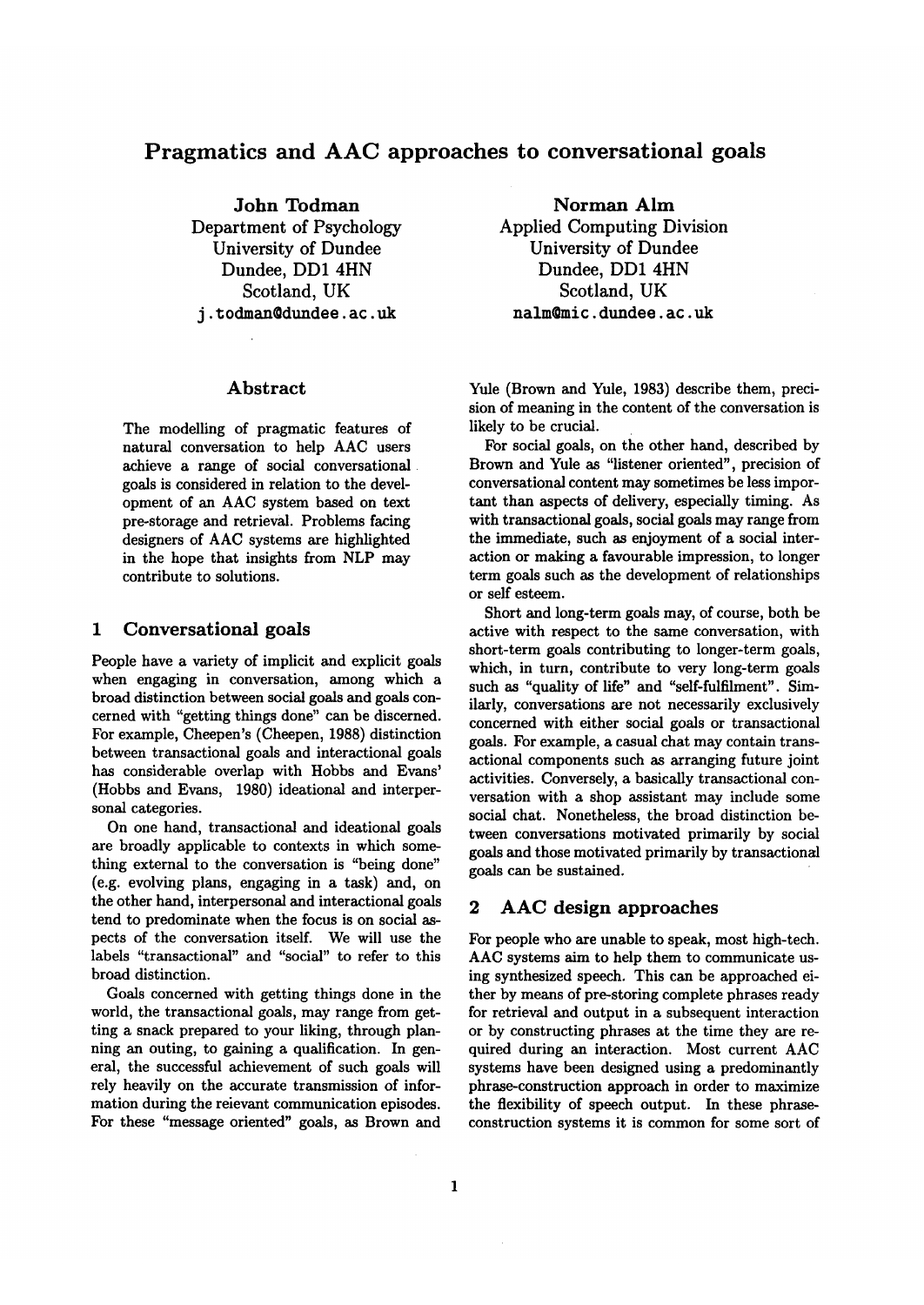prediction to be incorporated to ease and speed the task of entering content and for provision to be made for storage of a few frequently used messages.

It is implicit in this approach that the precision of expression attainable with flexible phrase construction at the time a thought occurs is the paramount consideration. Pre-storage of phrases is, in this view, seen as suitable only for passing simple, frequently used messages, for very routine exchanges such as greetings and good-byes and for delivery of noninteractional monologue, as in giving an address. Pre-stored phrases are not generally considered suitable for the conduct of free-flowing social conversation, where it is assumed that subtle nuances of meaning need to be constructed as the conversation proceeds in directions that could not have been foreseen.

This view of social conversation may, however, be misleading in its disregard of the range of goals that motivate such interactions. If the main point of a conversation is simply to enjoy the social interaction, it has to be asked whether the conversation will be more enjoyable with long pauses while each "ideal" utterance is constructed or with roughly "appropriate" utterances that are delivered without long pauses preceding them. Similarly, it may be asked which of these scenarios is more likely to result in an attribution of, say, competence or, in the longer term, to have a positive effect on an AAC user's self-esteem, status or independence.

Certainly, users of high tech. AAC systems complain more about the slowness of their speech output than about any restrictions limiting the precision with which their thoughts can be expressed. This is not just because most users are working with phrase-construction systems, which do not impose restrictions on precision (except those due to time constraints). In a recent study, Todman and Lewins (Todman and Lewins, 1996) trained a nonspeaking person to use a text storage and retrieval AAC device to engage in free-flowing conversation at • a rate of output (counting search times) almost 10 times faster than her output using her usual phraseconstruction system. The critical finding was that the faster her speech output in a particular conversation, the more pleasurable that conversation was rated by both the user and her conversational partners. This is consistent with what is known of the disruption caused by long pauses in natural conversation (McLaughlin and Cody, 1982).

Another feature of natural conversation that has an important bearing on which general approach to the design of AAC systems (i.e. phrase-construction or phrase-storage) is more likely to help users to

achieve their conversational goals is the imprecision of much conversational content. Wyer and Gruenfeld (Wyer and Gruenfeld, 1995) argue, for example, that "if-then" production rules suffice to produce acceptable routine responses to many of the things a conversational partner may say, and Langer (Langer, 1978) provides evidence that carefully considered, precise responses are the exception rather than the rule. Responses need to be "appropriate" but they do not need to be "ideal" or precise to meet participants' goals in much social conversation.

People who are unable to speak tend to be socially isolated. Social goals are therefore likely to be particularly salient for them. Therefore, the development of AAC devices capable of supporting a reasonable approximation to natural social conversation should be a high priority for AAC designers. However, casual social conversation, with it's free-ranging content and its dependence on speed of responding, presents a considerable challenge. It seems reasonably clear that AAC systems based on phrase-construction are unable to meet some of the social goals that users are likely to have. Although there are substantial difficulties to be overcome in the development of phrase-storage systems, their potential for outputting responses relatively quickly suggests that they may be capable of meeting at least some of the more immediate social goals of AAC users. When the aim is to develop an aid for social conversation, there seem to be good reasons for adopting a basically phrase-storage approach.

A predominantly phrase-storage system will need features that deal with the impossibility of anticipating precisely what phrases will be needed in a subsequent conversation and with the added difficulty of locating stored phrases for output (Light et al. , 1990). Furthermore, to produce an effective AAC system, even for just social conversation, phrase-construction features will need to be incorporated within the basically phrase-storage system. A reasonable way of approaching the design issues is to consider what pragmatic features of natural conversation seem to support various goals that the participants may have, with a view to modelling such features in the AAC system.

# 3 Pragmatic features of natural conversation

The need for responses generally to be *appropriate and fast* rather than ideal and slow has already been discussed. Sometimes, however, it will be necessary to generate a *unique* response. Recycled, imprecise responses will not do when specific information is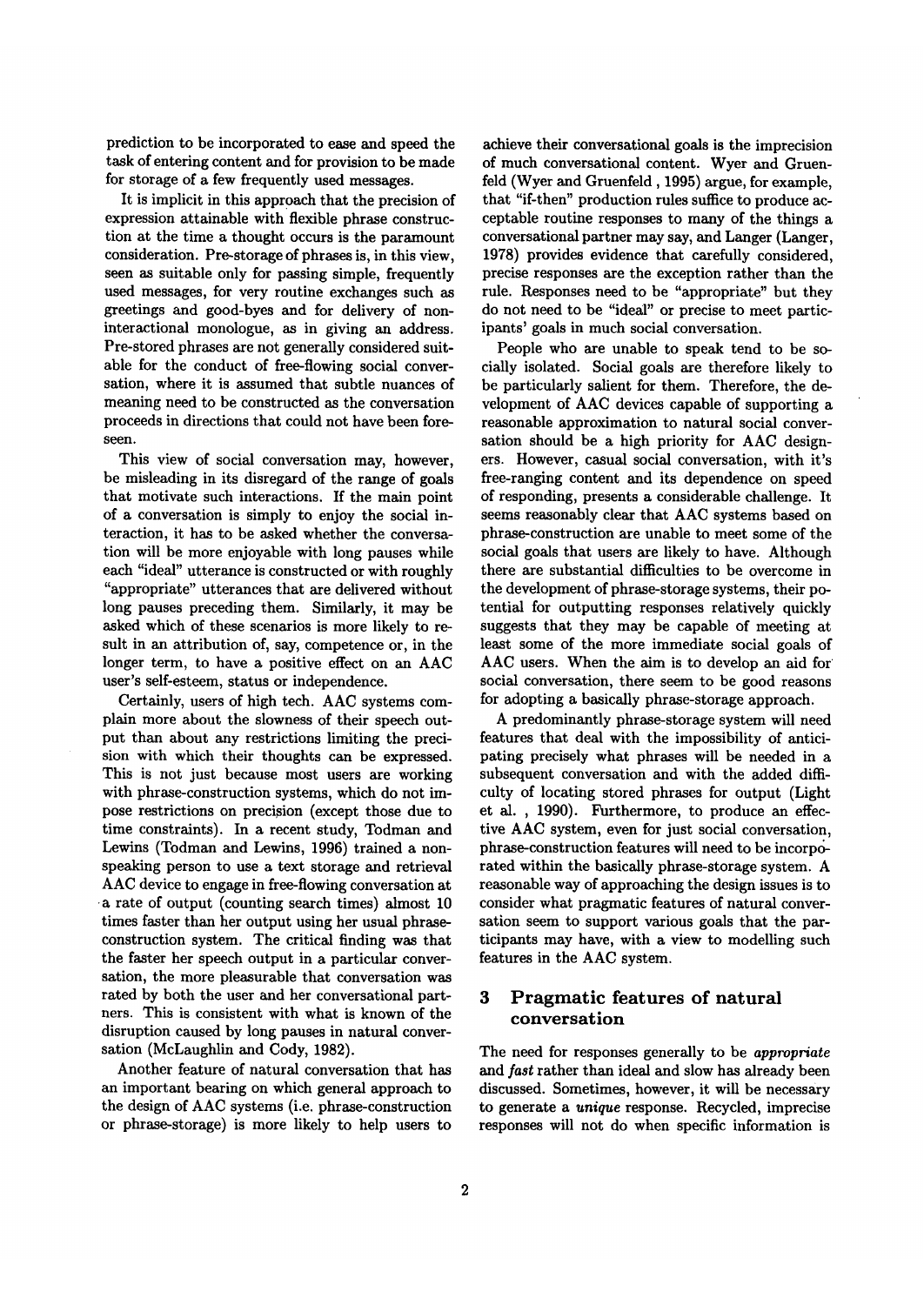requested. Again, participants have to be able to *cope with the unexpected.* Generating a unique response may be one way of doing this but it is by no means the only strategy that is effective in natural conversation. People frequently respond in a rather general way, make "hedging" comments to gain time or explicitly defer discussion of the topic to a later occasion.

The general requirement for speed of output bears on some other features of natural conversation that are speed-dependent to varying degrees. Co-operative efforts are required to *maintain flow,*  with the orderly development of topic being managed by means of topic shifts that are small enough to maintain continuity, with occasional larger shifts to establish new directions. Another way in which co-operation is evident in natural social conversation is in the *sharing of control* of topic direction. Indeed, Cheepen (Cheepen, 1988) has argued that this is a defining feature of interactional (i.e. social) conversation. Participants in natural social conversation further demonstrate their co-operative involvement with frequent positive *feedback* while a partner is making an extended contribution to the conversation and by means of *repair* strategies when things go wrong, threatening breakdown of the conversation.

These pragmatic aspects of natural conversation contribute in different degrees to the various short and long-term social goals of participants. It is important to incorporate features within an AAC design which, by modelling such aspects of natural conversation, will help users to pursue their social goals more effectively than has been possible so far. The first requirement is to develop a basically phrase-storage system that emphasizes speed of output and models other speed-dependent features of natural conversation (i.e. maintenance of flow, share in control, feedback, repair). This will be particularly important for meeting immediate social goals, such as enjoyment of the interaction and creation of a favourable impression, which is essential if the user is to remain motivated to use the aid to have social conversation.

The next requirement is for design features that model those aspects of natural conversation that are particularly content-dependent (i.e. uniqueness, appropriateness, coping with the unexpected). These content-dependent features are needed, together with the speed-dependent features, to meet longerterm goals such as those concerned with the development of relationships, participation in activities, status, self-esteem and independence. Although content-dependent features of conversation can be

modelled to some extent within a phrase-storage approach, this will have to be supplemented by a phrase-construction component.

The proposed relationships between AAC design approaches, pragmatic aspects of natural conversation and short and long-term conversational goals are illustrated in Figure 1. As an example of how the design of an AAC system can be guided by the joint consideration of these variables, the development of a conversation aid known as "TALK" (Todman, Alm, and Elder, 1994) will be described.

#### 4 The TALK system

The TALK system was developed in order to experiment with a number of ways of achieving conversational goals more easily using an AAC system. From the development of a number of previous prototype systems, some important lessons had been learned. Ways of providing an AAC user with rapid and effective speech acts for opening and closing a conversation have been devised (Alm, Newell, and Arnott, 1987). The importance of backchannelling in communication has been recognised and a way of providing quick-fire comments has also been developed (Alm, Arnott, and Newell, 1992a). Several different approaches had been taken to assisting an AAC user to handle the central part of a conversation. A text database of conversational material has shown the effectiveness of labelling stored items with their pragmatic as well as their semantic aspects, but proved difficult to use in practice without timeconsuming construction of retrieval requests (Alm, Arnott, and Newell, 1989). Attempts to provide a degree of prediction of conversational material have included using narrative sequences (Alm, Arnott, and Newell, 1992b); (Waller, 1992), taking the participants' personal characteristics and interests into account (Broumley et al., 1990), and using fuzzy information retrieval techniques (Alm, Nicol, and Newell, 1993).

From all this work, together with the body of research into discourse and conversation, it was apparent that a simple, though partial, model of conversational interaction could be constructed. Given the incomplete nature of knowledge about conversational structure, such a model would of course be at best a good guess, but it could help clarify our thinking about how to build more effective systems for helping AAC users to accomplish conversational goals. The suggested model we have arrived at is shown in Figure 2.

The opening and closing of a conversation can be done according to a fairly well set out routine. In the central part of the conversation, the conversa-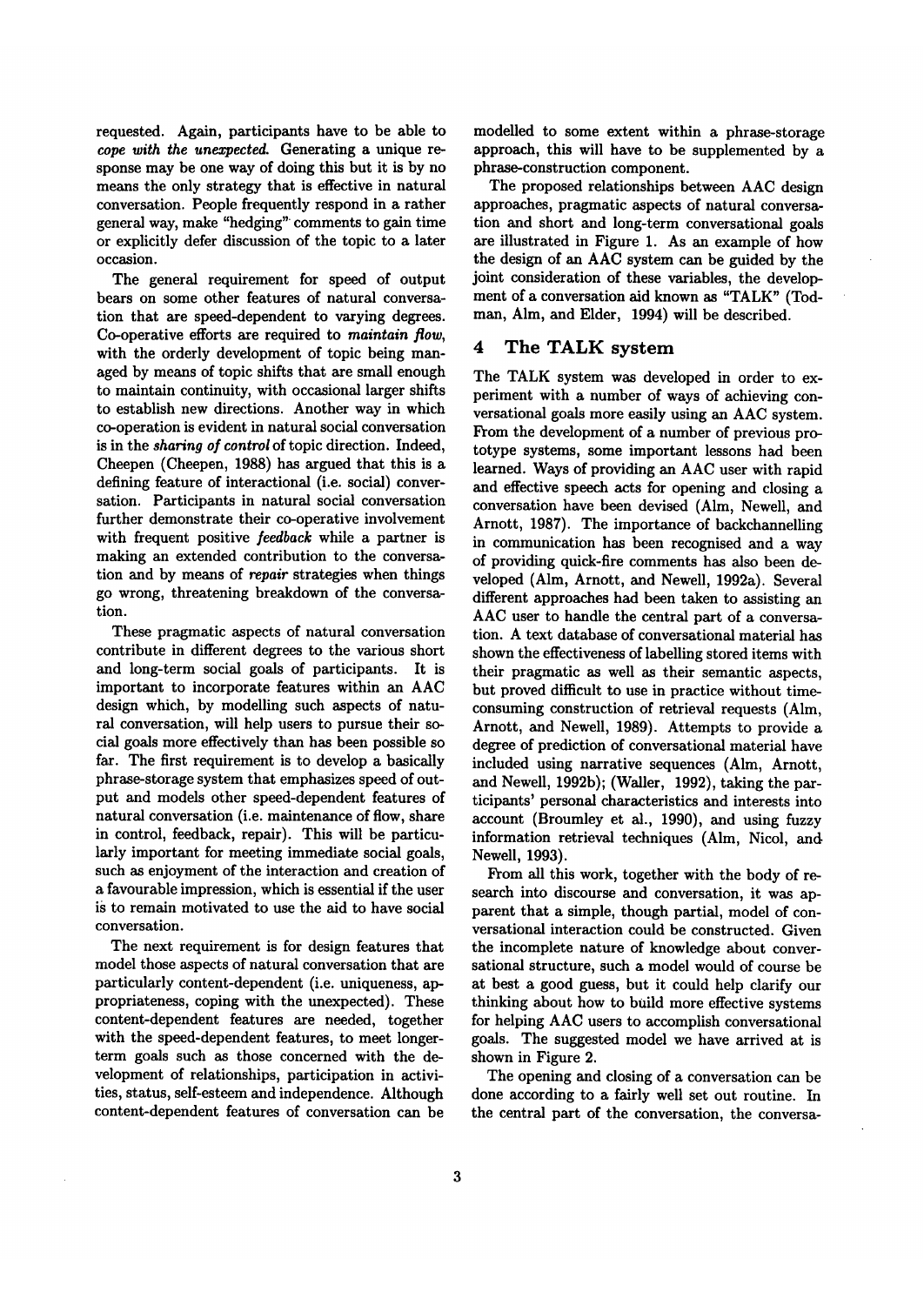

Figure 1: A model linking AAC design approaches, pragmatic features of conversation and user goals

tionalist is either speaking or listening. This is of course an oversimplification, since overlapping talk is in fact the norm. More accurately, we could say that the conversationalist is either leading the direction of the conversation or is following the other person's lead. When another is speaking, the conversationalist needs a quickly available supply of feedback remarks to express their reactions. When the conversational lead is being taken, they will need a way of speaking on a topic, and changing topics.

The TALK system incorporated features from an earlier prototype to handle opening and closing a conversation and giving quick feedback easily (Alm, Arnott, and Newell, 1992a). With the TALK prototype two important new features were introduced: a method of dealing with topic shift, and the inclusion of another important category of speech act: context-sensitive comments.

The easy handling of topic shift is a major problem for users of an AAC system. Given the slowness of operation, and the potential complexity of a system which could handle large amounts of text, some sort of predictive or assistive mechanism will be necessary to make topic shifting a realistic possibility. Such a capability would be important for achieving appropriate speed and maintenance of flow. Also, topic shift is a key method of sharing in the control of the conversational direction.

The TALK system handled topic shift by providing users with three sets of conversational perspectives. The user could shift these perspectives with one activation of an on-screen button. The perspectives were:

Person: Me, You

Time: Past, Present, Future

Orientation: Where, What, How, When, Who, Why.

By altering one of these perspectives the user called up a new set of candidate texts for speaking reflecting that perspective. For example, to shift from a screen displaying content related to how things had occured in the user's past (me/how/past) to a screen containing content related to how things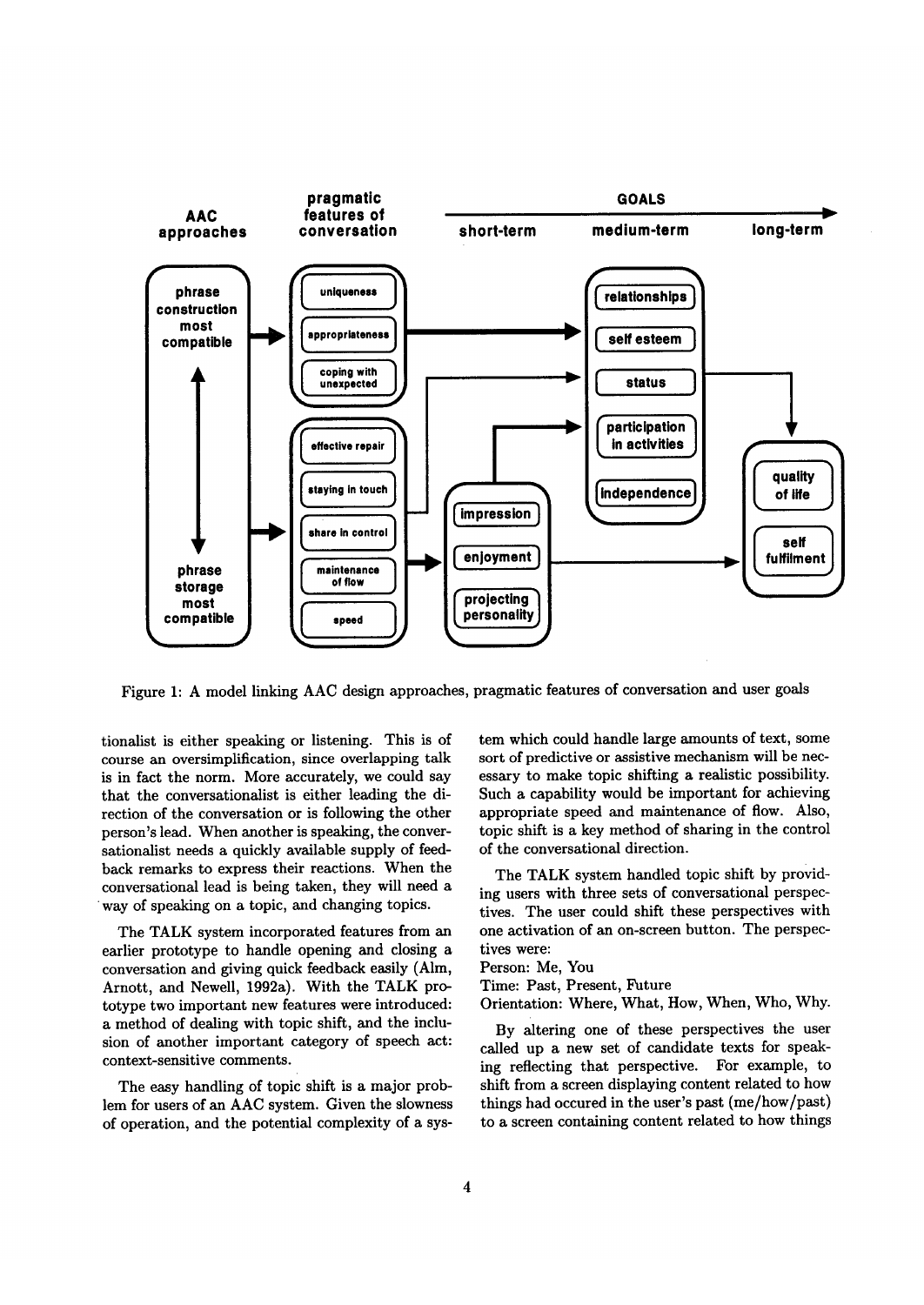

Figure 2: A simple and incomplete model of conversational interaction

occurred in the partner's past (you/how/past), the "You" button would be activated. Making a series of these selections took the conversation through the step-like progression from one topic to another which coherent conversations require (Button and Casey, 1984).

The TALK user had available a set of on-screen buttons with which to produce quick-fire responses to what another person was saying. These assisted in maintaining speed, giving appropriate feedback to another speaker and being able to effect repairs. The responses available were: Acknowledge

Say yes, Say no, Say don't know Agree, Disagree Evaluate good, Evaluate bad Interrupt, Say thanks, Ask for expansion Say wait a minute (stall for time) Say a mistake was made in speaking.

In order to maximise the speed of response, these phrases were spoken when the button was activated, without recourse to a menu of possible choices. A random variation was built in to avoid too much repetition of exactly the same words. For example, a set of alternative "acknowledge" responses might be "Uh-huh", "Yeah", "I see", "Yeah, yeah", "Yeah, uh huh". This was in keeping with the principle that in this case speed of response was the key issue, and if the phrase was not exactly what was required, an approximation to the wording needed would in any case be sufficient.

From early trials of the TALK system, the need for another category of speech act emerged. Often it is important to provide a comment which does need to be selected from a menu of possibilities, because its use is dependent on the context. Also there are reusable phrases which serve to move the conversation forward and which, although suitable as responses to many different things a partner might say, need to be selected specifically. These phrases we called "context-sensitive comments" (Todman, Aim, and Elder, 1994). We experimented with a number of different types of comment and, though the set that finally went into TALK was by no means a definitive one, the list of comment categories given. below, with an example of each, was found to be useful (Todman and Morrison, 1995) and added to the flexibility of the system: Aphorism (e.g. "That's how life goes sometimes") Expression of sympathy (e.g. "Sorry to hear that") Hedge (e.g. "I don't really remember") Apology (e.g. "Sorry, I didn't think of that") Question ("How about you?")

Specific feedback ("That's really interesting")

These context-sensitive comments, like the quickfire phrases, helped with speed, maintenance of flow, and having a share of the control of the conversation. They also provided a better way of responding appropriately to the unexpected than the more general-purpose quick-fire remarks.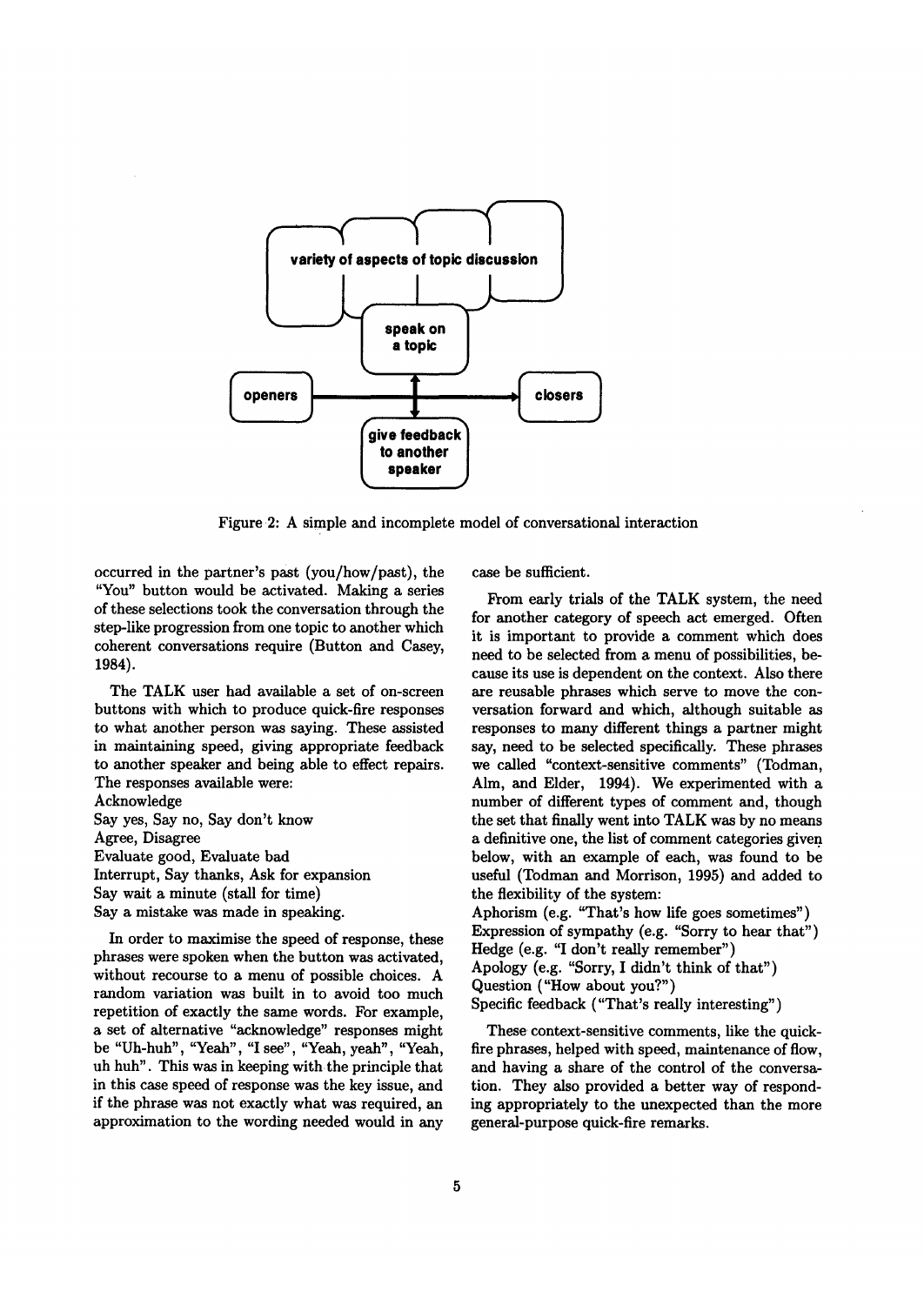Some initial testing of TALK was performed in which only pre-stored text was used, in order to examine the limits of speaking entirely with pre-stored material. A facility for adding unique text for speaking during a conversation was then added. The use of this feature, of course, involves the user in a significant time penalty.

In trials, the TALK system has shown that incorporating the modelling of pragmatic features of conversation can produce improved results in computeraided communication. Significant increases in speed are possible. One physically disabled non-speaking person using TALK achieved a speaking rate of about 67 words per minute (Todman et al. , 1995). This represents a considerable increase on the 2-10 words per minute which is the current norm (Beukelman and Mirenda, 1992).

In a study analysing the quality of the content of TALK-aided conversations compared with conversations on the same topic carried out by natural speakers, the content of the computer-aided conversations was rated significantly higher than that of the unaided samples  $(p < .001)$  (Todman, Elder, and Alm, 1995). This was an encouraging finding indicating that using pre-stored material could actually enhance the perceived quality of conversational content.

Currently two AAC users are taking part in a long-term evaluation of the usefulness of the TALK prototype in their daily conversations, and a third AAC user is evaluating a version of TALK which has been adapted for people with limited literacy skills. From these informal evaluations, the users report that using the prototype has given them conversational opportunities they would not otherwise have had. Two of the users have given a number of public lectures, using the TALK system to deliver the lecture and deal with the following question and answer sessions (Grant, 1995); (McGregor, 1995); (Todman and Grant, 1996). Such applications of the system have a clear relationship to the communicational goals of mutual enjoyment and enhancement of the perceived status of the speaker. These longitudinal long-term studies continue.

A number of improvements suggest themselves to further enhance the usability of systems such as TALK. The prototype models several aspects of the pragmatics of conversation, but no doubt there are other aspects which could be helpfully incorporated. As can be seen in Figure 3, the interface is quite complex at present. Introducing predictive features could help to simplify the control task for the user. It may be that work currently underway in the field of natural language processing can be of assistance in suggesting ways to accomplish this task.

#### **References**

- Norman Aim, Alan Newell, John L. Arnott. 1987. A communication aid which models conversational patterns. In *Proceedings of the lOth Annual Conference of the Rehabilitation Engineers Society of North America,* pages 127-129.
- Norman Aim, John L. Arnott, Alan Newell. 1989. Database design for storing and accessing personal conversational material. In *Proceedings of the 12th Annual Conference of the Rehabilitation Engineers Society of North America,* pages 147- 148.
- Norman Alm, John L. Arnott, Alan Newell. 1992a. Prediction and conversational momentum in an augmentative communication system. *Communications of the ACM,* 35:46-57.
- Norman Aim, John L. Arnott, Alan Newell. 1992b. Evaluation of a text-based communication system for increasing conversational participation and control. In *Proceedings of the 15th Rehabilitation Engineers Society of North America International Conference,* pages 366-368.
- Norman Aim, M. Nicol, Alan Newell. 1993. The application of fuzzy set theory to the storage and retrieval of conversational texts in an augmentative communication system. *Proceedings of RESNA '93,* pages 127-129.
- David Beukelman and Pat Mirenda. 1992. *Augmentative and Alternative Communication: Management of Severe Communication Disorders in Children and Adults.* Paul Brookes Publishing Company, Baltimore, Maryland.
- Liz Broumley, John L. Arnott, Alaistair Y Cairns., and Alan F. Newell. 1990. TalksBack: An application of artificial intelligence techniques to a communication prosthesis for non-speaking people. In *Proceedings of the European Conference on Artificial Intelligence,* pages 117- 119.
- G. Brown and G. Yule. 1983. *Teaching the Spoken Language.* Cambridge University Press, Cambridge.
- G. Button and N. Casey. 1984. Generating topic: the use of topic-initial elicitors. In J. Atkins and J. Heritage, editors, *Structures of Social Action-Studies in Conversation Analysis.* Cambridge University Press, London.
- C. Cheepen. 1988. *The Predictability of Informal Conversation.* Pinter Publishers, London.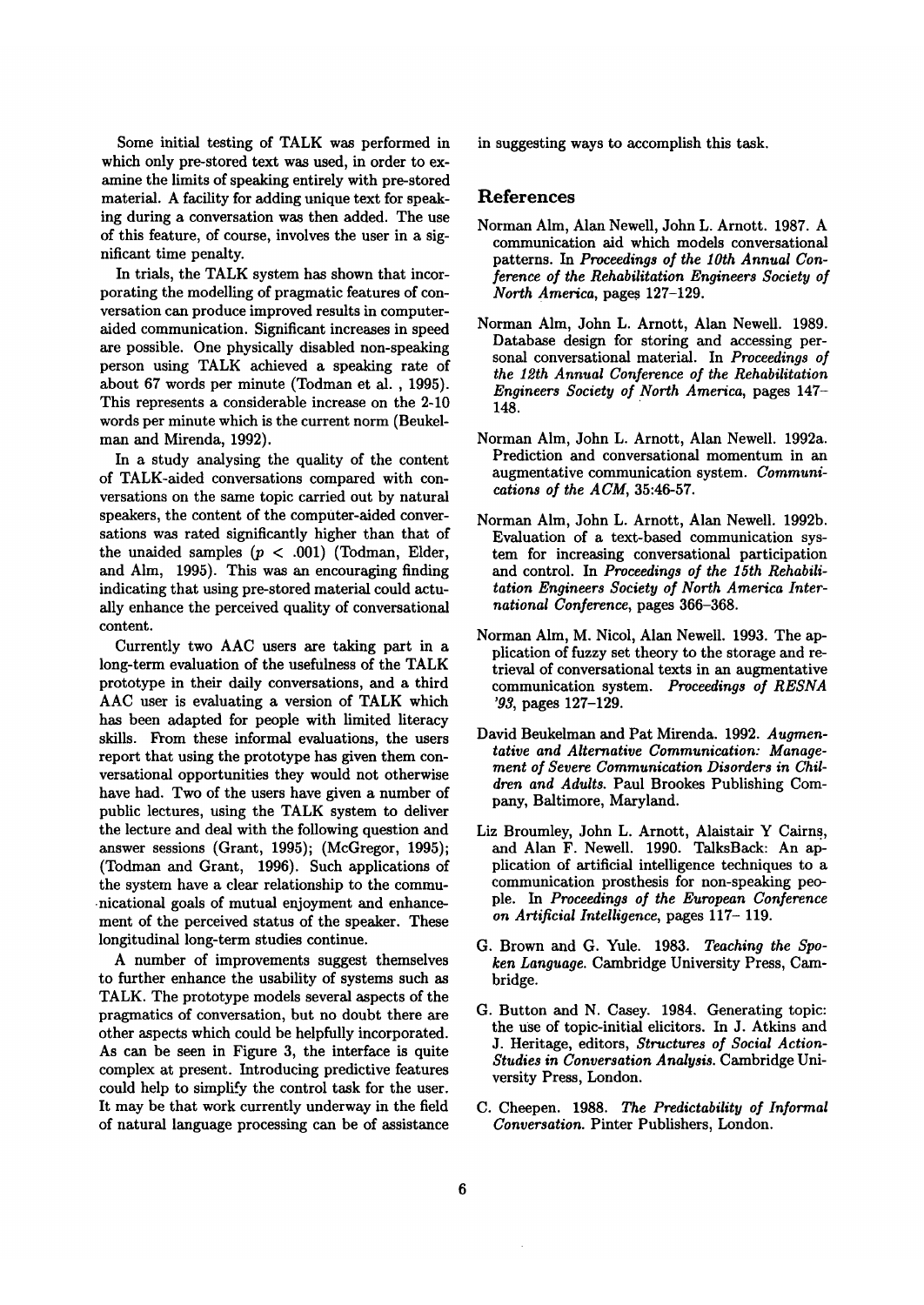- Sylvia Grant. 1995. Using TALK. *Communication Matters,* 9:22-25.
- J. R. Hobbs and D. A. Evans. 1980. Conversation as planned behavior. *Cognitive Science,* 4:349-377.
- E J. Langer. 1978. Rethinking the role of thought in social interaction. In J. Harvey, W. Ickes, and R. Kidd, editors, *New directions in Attribution Research,* 2:35-58, Lawrence Erlbaum, Hillsdale, New Jersey.
- J. Light, P. Lindsey, L. Siegel, L. and P. Parnes. 1990. The effects of message encoding techniques on recall by literate adults using AAC systems. *Augmentative and Alternative Communication,* 6:184-201.
- Alan McGregor. 1995. A voice for the future. In *Proceedings of the European Conference on the Advancement of Rehabilitation Technology (ECART '95),* pages 127-129, Lisbon, Portugal, October.
- M. L. McLaughlin and M. J. Cody. 1982. Awkward silences: Behavioral antecedents and consequences of the conversational lapse. *Human Communication Research,* 8:299-316.
- John Todman, Norman Alm, and Leona Elder. 1994. Computer-aided conversation: a prototype system for non-speaking people with physical disabilities. *Applied Psycholinguistics,* 15:45-73.
- John Todman, Leona Elder, and Norman Aim. 1995. An evaluation of the content of computeraided conversations. *Augmentative and Alternative Communication,* 11:229-234.
- John Todman and Sylvia Grant. 1996. Conversation using an AAC system based on pre-stored text. In *Proceedings of the 8th Biennial Conference of the International Society for Augmentative and Alternative Communication,* pages 169-170, Vancouver, Canada, August.
- John Todman and Elizabeth Lewins. 1996. Use of an AAC system for casual conversation by a nonvocal person with cerebral palsy. In *Proceedings of the 7th Biennial Conference of the International Society for Augmentative and Alternative Communication,* pages 167-168, Vancouver, Canada. August.
- John Todman, Elizabeth Lewins, Norman Aim, and Leona Elder. 1995. Use of a communication aid (TALK) by a non-speaking person with cerebral palsy. *Communication Matters,* 9:18-21.
- John Todman and Zara Morrison. 1995. The use of non-specific comments in a conversation aid for non-speaking people. *International Journal of Rehabilitation Research,* 18:68-69.
- Annalu Waller. 1992 Providing Narratives in an Augmentative Communication System. Ph.D. Thesis. University of Dundee, Scotland.
- R.S. Wyer and D.H. Gruenfeld 1995. Information processing in interpersonal communication. In D.E. Hewes, editor, The *Cognitive Bases of Interpersonal Communication,* pages 19-47, Lawrence Erlbaum, Hillsdale, N.J.